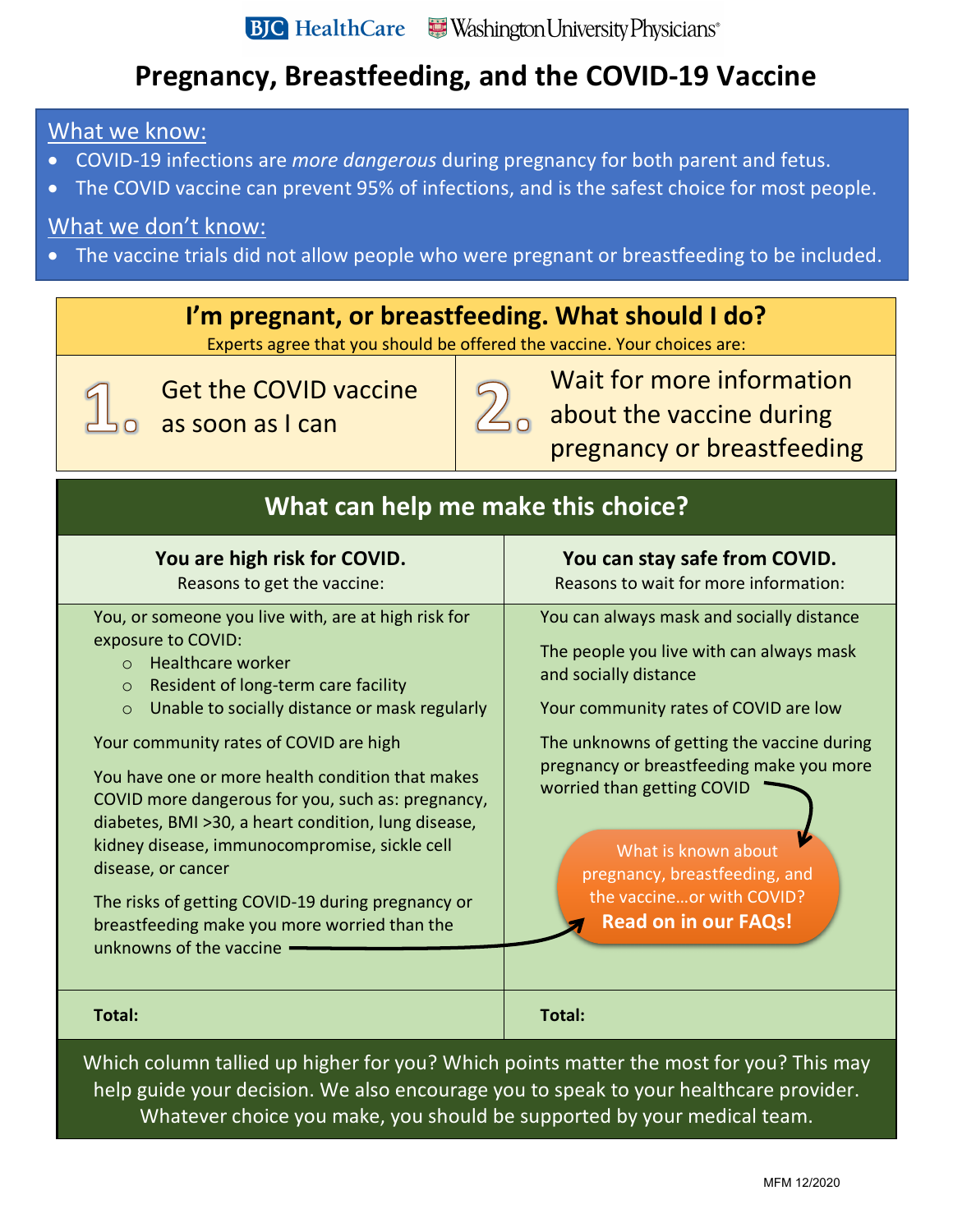### **Pregnancy**

### **What do we know about COVID-19 infections during pregnancy?**

- *COVID-19 infections are more dangerous during pregnancy.* Pregnancy increases your risk of being admitted to the hospital, needing ICU care, needing a machine (ventilator) to help you breath, needing a machine to help oxygenate your blood (extracorporeal membrane oxygenation or ECMO), and death.
- We don't have a lot of information about transmitting the infection to your baby during pregnancy. If it happens, it happens very rarely.
- There is not very much information about the risk of birth defects for children born to parents infected with COVID-19.
- If you become severely sick during pregnancy, risks for the baby also go up. These risks include preterm birth, poor fetal growth, and stillbirth.

### **Do we know anything about this vaccine and pregnancy?**

- The mRNA vaccine is a new type of vaccine that has never been used before during pregnancy, because pregnant people were not allowed to participate in the vaccine trials.
- Live vaccines are not recommended in pregnancy because of a possible risk of true infection. *The COVID-19 vaccines are not live vaccines.*
- Even though pregnant people were not allowed in the vaccine trial, there were a handful of pregnancies that were not known at the time of vaccination, or happened soon after vaccination during the trial. There was not a higher risk of pregnancy complications in patients who received the vaccine.
- These results are reassuring, but still too early with too few numbers to make any conclusions about safety and outcomes during pregnancy.

#### **If we can't make any conclusions, what are reasons that I should still get it while pregnant?**

- You are more likely to get *very sick* from COVID-19 if you are pregnant (needing the ICU for care, need for machines to help with breathing, and death)
- If you are very sick during pregnancy, risks to the baby also increase, like preterm birth, poor fetal growth, and stillbirth.
- While the vaccine was developed quickly, no "corners were cut" in any step. Much of the work was already done in the last 10-20 years on other coronaviruses (like SARS).
- The vaccine's overall risk is low. Facts about mRNA vaccines include:
	- o Not live virus vaccines
	- o Do not cause infection
	- o Do not enter the cell's nucleus
	- o Do not change your DNA
	- o Degraded quickly in the body it's usually gone within 5 hours.

#### **What goes into making a decision about getting the vaccine during pregnancy?**

• Knowing the vaccine works really well to prevent COVID-19, which can lower risk of complications to you and your baby. This may be a reason to get the vaccine as soon as possible, if your risk is high.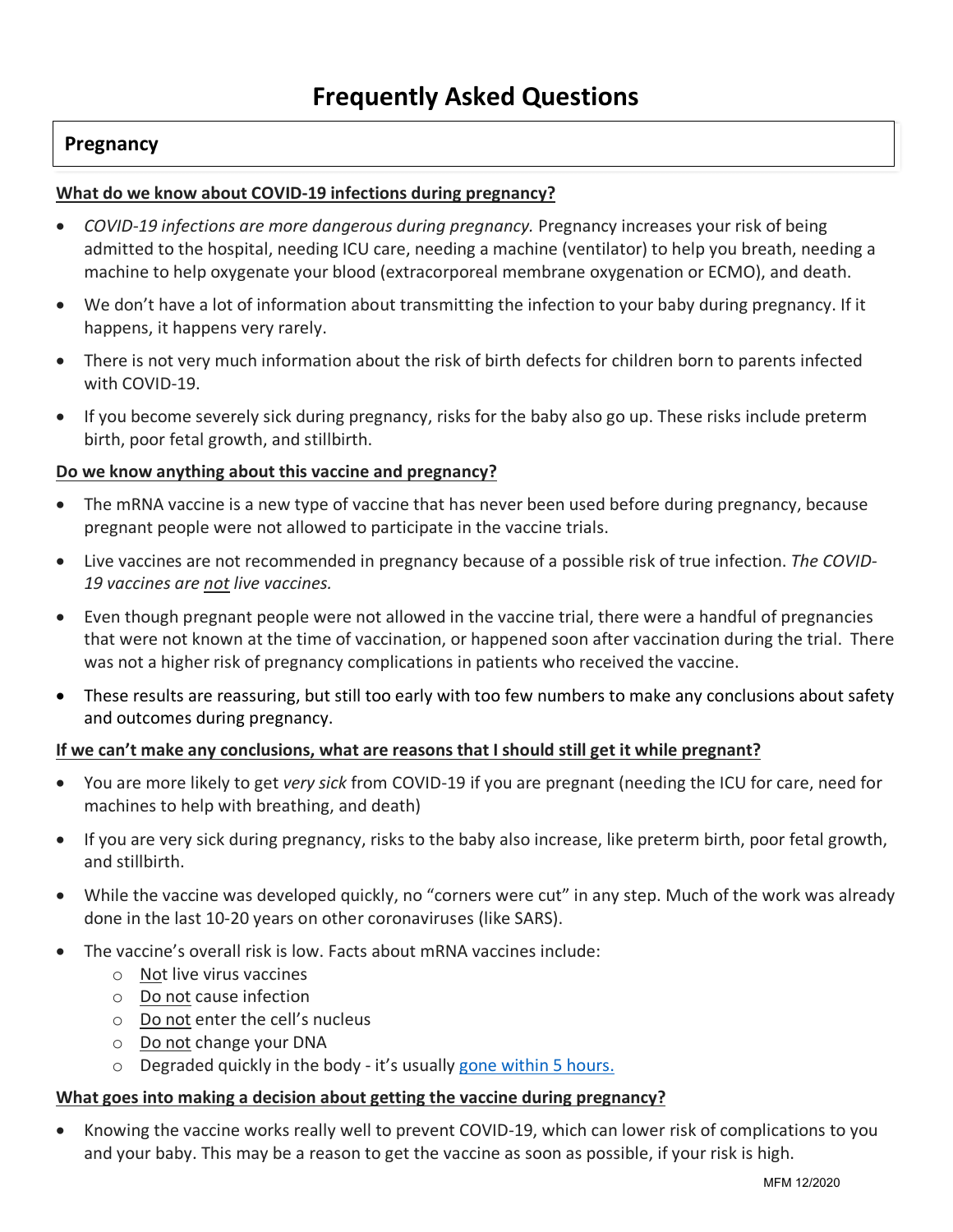- Knowing that more information about the vaccine during pregnancy will come out in the next few months and year. This may be a reason to wait, if your risk is low.
- How much infection is in your community higher levels mean higher risk.
- Your personal risk of getting exposed to COVID-19, and getting really sick or having pregnancy complications.
- How far along you are during pregnancy. The first trimester is the highest risk time for birth defects. We don't know if the COVID vaccine causes birth defects. By how the vaccine works, the risk should be low.
	- o Some may wait until they are fully vaccinated to get pregnant.
	- o Some may not get vaccinated during the first trimester.
	- $\circ$  Some may want to get vaccinated no matter how far along they are during pregnancy.

### **I had COVID-19 before I got pregnant. Now that I am pregnant, do I get the vaccine?**

The vaccine should be offered to anyone who is eligible, no matter if they've had COVID before or not. Testing to see if you've had the infection before is **not** recommended to decide whether to get the vaccine or not.

### **Do I need to get a pregnancy test before getting the COVID-19 vaccine?**

No. Testing for pregnancy prior to a vaccination dose is **not** recommended.

### **What should I do if I have a fever after vaccination?**

Fever can occur in up to 16% of people getting the COVID vaccination, usually after the 2<sup>nd</sup> dose. Older research suggested that fever in pregnancy (especially the first trimester) can be associated with increased risk of birth defects. However, newer research does not show this increased risk.

The most common sign of COVID-19 infection is fever, which can occur more than 95% of the time.

If you have a fever for any reasons during pregnancy, taking acetaminophen (Tylenol) is recommended to lower your temperature.

### **Breastfeeding**

### **Are there any recommendations about this vaccine and breastfeeding?**

There are no data on breastfeeding because breastfeeding people were not included in the vaccine trials. The mRNA vaccine technology has never been used before, but the theoretical risk for breastfeeding is low.

There is possibly benefit of getting the vaccine during breastfeeding. Antibodies developed in response to vaccine could be transferred to a breastfed infant or child, and give some level of protection against infection. However, there is no information about how much protection this could give.

In people with COVID-19 infection, the virus has not been found in their breastmilk.

### **Other Considerations**

### **What should I do if I am in the middle of fertility treatment, getting ready to start, or just trying to conceive?**

There is no research to answer this question. If you stop trying to become pregnant during the vaccination course, you can reasonably return to trying again to conceive after the second dose.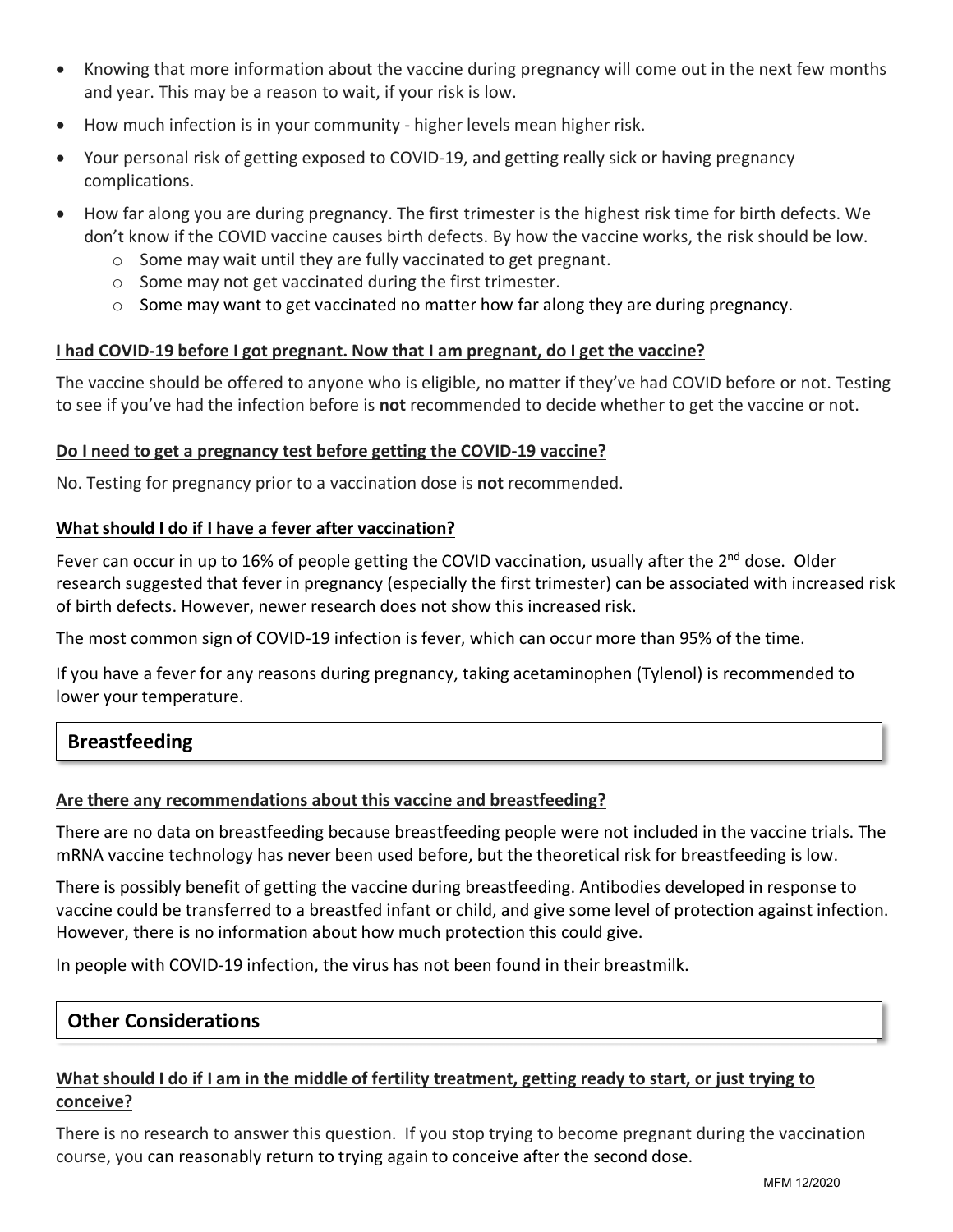### **Am I protected after the first shot?**

One dose will give you 52% projection. Getting both doses is necessary for 95% protection.

### **What happens if I can't get the second shot 21 days later?**

If more than 21 days have passed after the first dose, the  $2^{nd}$  dose should be administered as early as possible. No doses will need to be repeated.

### **Who should NOT get this vaccine?**

- If you are allergic to any component of the COVID 19 vaccine.
- If you have severe allergic reactions to any vaccine or injectable therapy.

Vaccine recipients will be observed for 15 minutes to make sure they are not developing an allergic response.

### **What if I have allergies and usually need to take allergy medications?**

People who have had severe allergic reactions that needed to be hospitalized, or needed to receive injections to control an allergic reaction, should talk to their healthcare provider before getting vaccinated. Seasonal allergies should not prevent you from getting vaccinated.

### **Could all of this guidance change?**

Yes. As more people get vaccinated, we will have more data regarding the vaccine, especially in pregnancy and breastfeeding. Our recommendations and guidance will be updated to reflect any new important information coming out.

### **What else can I do to decrease risk to myself and my family?**

Frequent hand-washing, social distancing, and masking have all been shown to help decrease your risk of COVID-19, whether you are pregnant or breastfeeding.

#### **Addressing misinformation about the COVID vaccine and fertility**

There is a lot of information about the vaccine right now that you may come across on social media or the internet. Some of this information may *not* be accurate. Recently, there was concern that the COVID vaccine could cause infertility or trick the human body into attacking the placenta. These claims are *not true.* We encourage you to talk to a trusted medical source, such as your doctor or midwife, if you have questions about the vaccination.

#### **This document was developed by:**

Washington University in St. Louis Department of Obstetrics and Gynecology Division of Maternal-Fetal Medicine and Ultrasound Division of Fertility & Reproductive Medicine